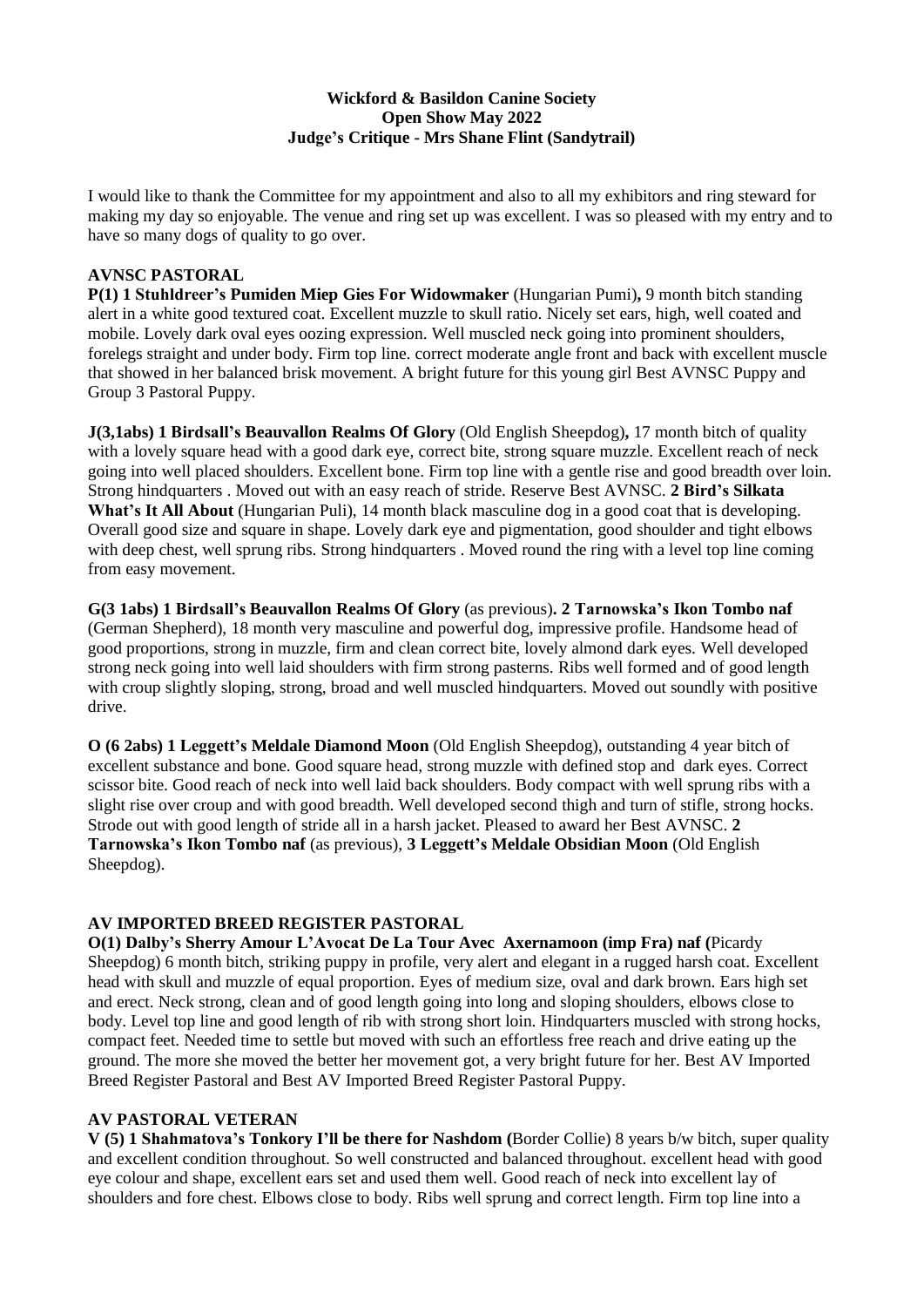correct slope of croup. Excellent rear angulation good turn of stifle. Movement was free and effortless, capable of going all day. **2 Harrison & Khawaja's Malandex Xceptional Love At Anfranjo (**Bearded Collie). 10 1/2 years slate boy in excellent condition for age. Masculine head with defined stop and strong muzzle and under jaw. Oval brown eyes with that melting Beardie expression. Excellent length of neck going into correct shoulder and upper arm placement . Excellent depth of chest. Correct length of rib. Muscled hindquarters and low let down hocks. Moved round the ring with supple long reaching movement. A very nice veteran in super condition. **3 Tansley's Bilyara Ice Maiden** (Border Collie).

# **PASTORAL GROUP**

A quality group which gave me quite a challenge to select from and all places could change on another day.

**G1 Stock's Shemist Sea Dragon (**Shetland Sheepdog) 4 year m/w dog oozing quality. He caught my eye straight away. Stunning in profile, a good size and so balanced in every way. Very good harsh top coat, mane very abundant. Masculine but not overdone head, blunt wedge in shape, flat skull with moderate width between ears. Ear set very neat and he used them well. Almond shaped eyes. Complete scissor bite. Excellent well arched muscular neck going into good shoulder placement. Forelegs straight, muscular and strong. Chest deep, level top line with a sweep over loins. Hindquarters muscular with excellent turn of stifle, hocks very neat. Moved round the ring with a light smooth effortless gait, could have moved all day.

**G2**. **Bird's Irisaddition She's All That With Bridus (**Bearded Collie). 13 month slate bitch so balanced and feminine throughout, presented in a harsh and right amount of coat. Skull broad and flat, muzzle strong with good under jaw. Eyes toning in with coat with that typical soft Beardie expression. Right amount of bone. Excellent length of neck going into excellent shoulder placement matching with hindquarters. Excellent fore chest with good length of rib. Strong low hocks, tight firm feet. In excellent condition with good muscle throughout which all contributed to excellent reach and drive on the move. A lot of maturity already in this impressive youngster and she was "nip and tuck" with my number 1.

**G3**. **Murray & Bellamy's Beloreen Starlight (**Rough Collie) 6 year m/w bitch. A lovely example of the breed so elegant and beautifully coloured. So feminine and well balanced throughout, all creating an eye catching profile on the stand. Lovely balanced head with almond eyes, flat skull and correct ear set which she used well, all of which gave her such beautiful expression. Powerful well angled shoulders and straight fore legs with the right amount of bone. Firm back with a slight rise over loins going into well muscled hindquarters with good turn of stifle. Moved straight out and back. In profile she moved around the ring so soundly with long striding movement whilst holding a firm top-line.

**G4. Shamarova's Nashdom Putting On The Style (**Border Collie) b/w, 41/2 years, such a handsome masculine boy. Strong head, good dark eye well placed with a keen and alert expression along with well set ears. Muscular neck of good length going into well laid shoulders, strong straight fore legs. Elbows close to body. Chest deep with well sprung ribs. Muscular hindquarters with well turned stifles strong hocks and tight feet. Moved with smooth free easy gait. Finished off in an excellent jacket.

# **PASTORAL PUPPY GROUP**

**G1. Hull's Lizmark Diamonds for Ever** (Rough Collie) 11 month, sable quality bitch balanced in every way. Excellent proportions of head and so feminine with a dark and almond eye with so much expression along with flat skull with well placed and neat ears. Lovely arch neck going into well placed shoulders, deep chest with well sprung ribs, slight rise over loin, good angulation back and front. On the move, held firm topline, long stride and much drive.

**G2. French's Lirren Lasting Love (**Shetland Sheepdog). 8 month sable bitch, lovely outline. Very balanced throughout. Elegant head of correct blunt wedge shape, excellent pigmentation throughout, excellent dark eye of correct shape and position. Neat well placed ears that she used all the time. Good length of neck going into correct shoulder placement, deep chest, level top line with correct sweep over croup. Good turn of stifle going into neat hocks. Moved with smooth, light effortless stride.

**G3. Stuhldreer's Pumiden Miep Gies For Widowmaker** (Hungarian Pumi). As per previous critique. Loved her character and enthusiasm in the group ring, continued to perform throughout.

**G4. Dalby's Hidden Bo Federer Amico For Axernamoon (imp Rus) naf.** 8 month b/w boy. Up to size youngster of good proportions. Free stood and showing a nice profile. Masculine head of correct proportions with distinct stop,, excellent pigment, darkest of eye, well set alert ears, all creating a look of intelligence.